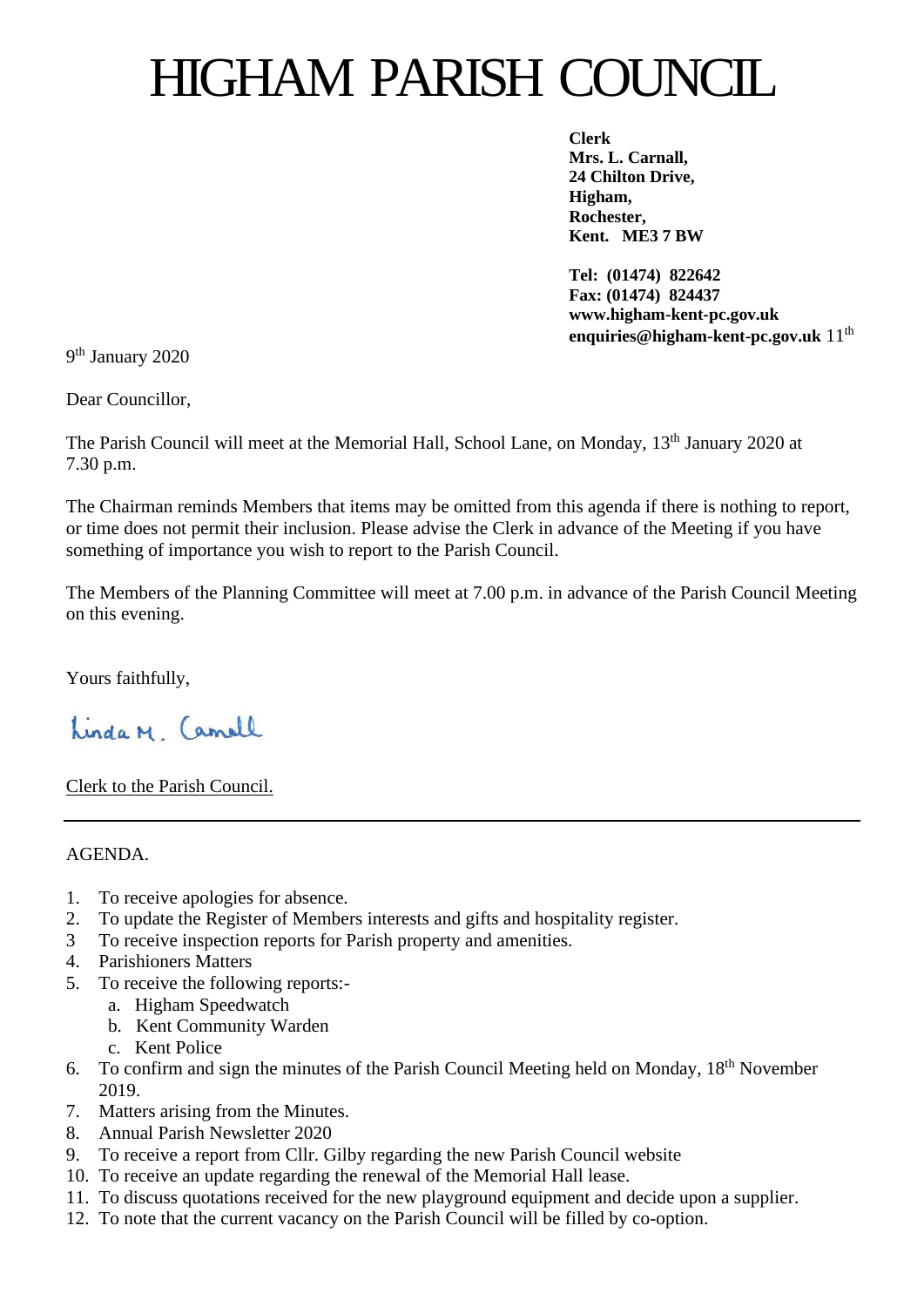- 13. Lower Thames Crossing Legacy and Benefits Workshop
- 14. Councillors Matters: County / Borough / Parish

## **BREAK FOR REFRESHMENTS**

#### 15. Reports

| a. Planning. |                                               |  |                                                             |  |  |  |  |
|--------------|-----------------------------------------------|--|-------------------------------------------------------------|--|--|--|--|
|              | To note the following planning applications:- |  |                                                             |  |  |  |  |
|              |                                               |  | Appln.no. 20191183, Appln.no. 20191249, Appln.no. 20191222, |  |  |  |  |
|              |                                               |  | Appln.no. 20191161, Appln.no. 20191294, Appln.no. 20191337  |  |  |  |  |
|              | Appln.no. 20191259, Appln.no. 20200019.       |  |                                                             |  |  |  |  |
|              |                                               |  |                                                             |  |  |  |  |

- b. Community Development Working Group
- c. Infrastructure Working Group
- d. Executive Management Working Group

### 16. Finance:

To endorse and approve the following payments:-

| Clerks salary (November)                                               | 1150.95 |
|------------------------------------------------------------------------|---------|
| <b>KCC (LGPS November</b>                                              | 433.52  |
| HMRC (PAYE/NI November)                                                | 212.62  |
| Clerks salary (December)                                               | 1150.95 |
| <b>KCC</b> (LGPS December)                                             | 433.52  |
| HMRC (PAYE/NI December)                                                | 212.62  |
| Expenses for use of a room as an office $(1/10/19$ to $31/12/19)$      | 227.50  |
| Sue Sparks (Lawful Development Certificate)                            | 142.00  |
| Clive Stanley (webmaster services $27/9/19$ to $31/12/19$ )            | 107.25  |
| Peter Allinson (keys)                                                  | 18.50   |
| Gravesham Borough Council (business rates – Pavilion – last)           | 1108.00 |
| Sue Sparks (prizegiving buffet in Library)                             | 64.97   |
| Elizabeth Jeffery (prizegiving buffet in Library)                      | 4.50    |
| Clerk (stationery)                                                     | 283.68  |
| John Grey (travel expenses)                                            | 27.00   |
| Emma Jeffrey (outsourced accountancy provision)                        | 350.00  |
| John Grey (Chairmans allowance)                                        | 300.00  |
| Higham with Merston PCC (Church Christmas leaflet - S137/139)          | 120.00  |
| Internet Stationers Ltd. (garden certificates and analysis book)       | 75.89   |
| K. Cooper (tree works to Recreation Ground – phase 1)                  | 4550.00 |
| 1 <sup>st</sup> Stop Property Solutions Ltd. (pest visits to Pavilion) | 120.00  |
| GBC (rent for garage December by D/D)                                  | 76.85   |
| GBC (rent for garage January by D/D)                                   | 76.85   |
| St Johns College (quarter year rent for RG due 25/12)                  | 750.00  |
|                                                                        |         |

- 17. To receive the amended accounts from the Budget Meeting held on Monday, 6<sup>th</sup> January (COPY) ENCLOSED) and to agree a precept for the financial year 2020/2021.
- 18. To consider the effectiveness of the current system of internal control and audit as required under Regulations 4 and 6 of the Accounts and Audit Regulations (2003).
- 19. Correspondence.
- 20. To note the date of the next Parish Council Meeting:- Monday, 24<sup>th</sup> February 2020
- 21. Any Other Business.